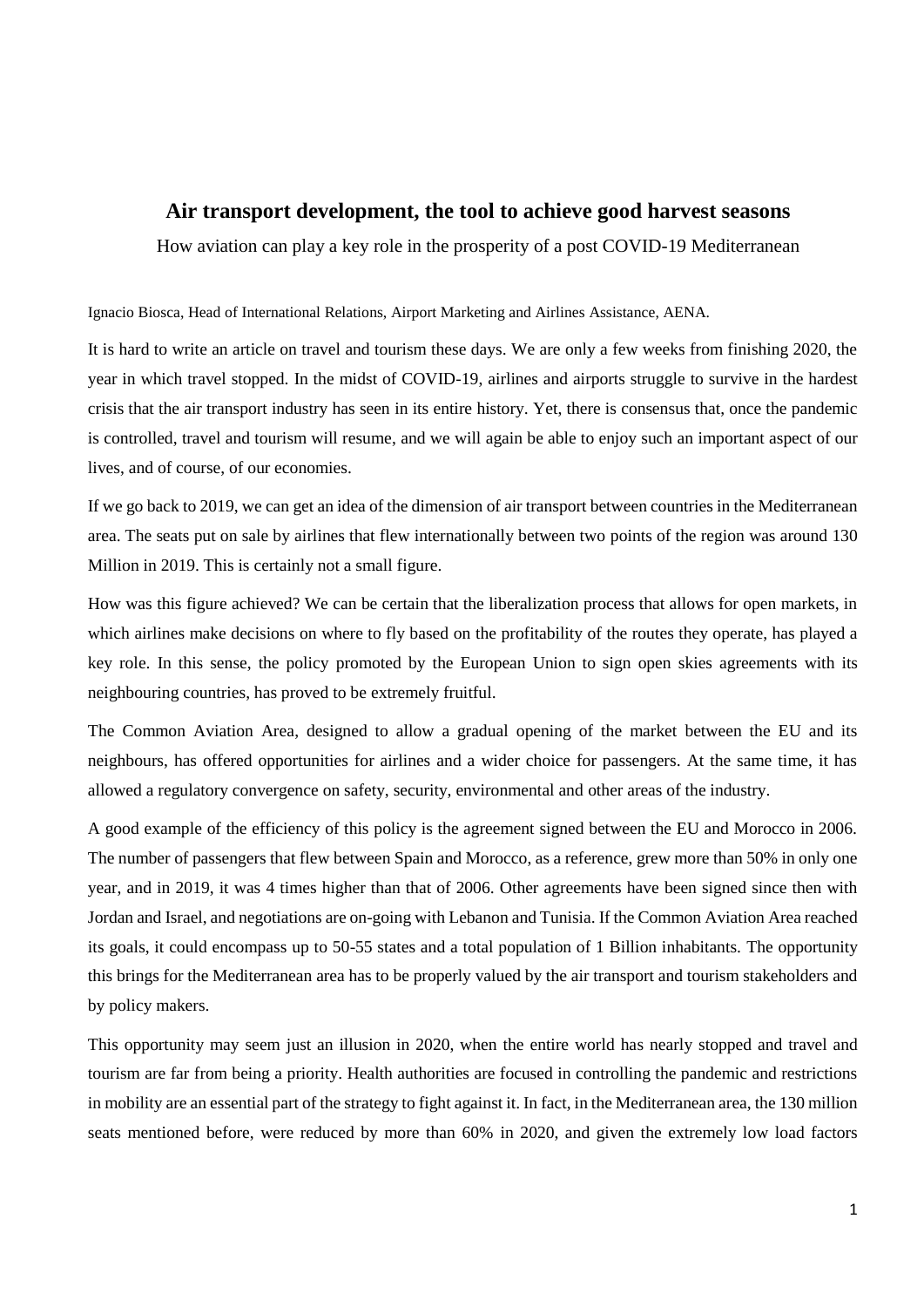experienced this year, we can estimate that passengers are only around 20% of those in 2019. However, it is not an illusion.

Air transport is a key element for the development of the regions it serves. For every million passengers, the study carried out by Intervistas for ACI Europe estimates that around 950 direct jobs are created<sup>1</sup>, and if we count the indirect and induced ones, this figure can easily be 3 times higher. The analysis also found that every 10% increase in connectivity was associated with an increase in GDP per capita of 0.5%. Air transport is a clear catalyst for economic growth. But, although being extremely important, not only the economy counts. Air transport also ties cultural bonds and brings understanding between regions and societies, which is the foundation of a peaceful and sustainable development, with the direct effect this has in the lives of their citizens. Only with a proper and balanced policy that gradually opens the market, we will seed the plants that eventually will allow us to harvest the fruit of a developed and peaceful Mediterranean area.

But, what are those seeds? Where can we get them? What are the drivers for growth and prosperity in our region in a post COVID-19 era? Being from the Mediterranean, I am sure that we all feel familiar with the basic ingredients of our ancient agricultural tradition. Wheat, grapevine, olives. Allow me to use this metaphor to describe how we can use the air transport sector to develop our land.

First, we need a fertile land. In our sector, a fertile land means an attractive destination. No one doubts that the Mediterranean, from Greece or Turkey to Spain, from Croatia or Albania to Morocco or Egypt, and including all the rest of the countries in the region, is a privileged one. Mild weather, amazing cultural sites that show the birth of human civilization, and a rich gastronomy, are the essential elements of a highly attractive destination. We do not only have an extremely fertile land, but also the right seeds ready to be planted.

However, we have work to do. We cannot just sit and wait that this fertile land gives us the fruit it can develop. We have to plough the land. Investment in infrastructure, good and price-competitive hotels, and high safety and security standards, are essential to build a destination to which passengers and tourists are willing to travel. And also, efficient airports, from the operational and economic points of view for the airlines. All these infrastructure and conditions combined allow for the next step: to prepare the soil with mineral and nutrients.

Once we have the land in the right conditions, it is necessary to provide the adequate nutrients and to water the soil. In the air transport sector, the combination of nutrients and water comes in the form of an open market. Open skies agreements allow airlines to properly develop their activity in a healthy and sustainable manner. As mentioned before, the policy the European Union fosters in its Common Aviation Area, allows for market opening

**.** 

<sup>&</sup>lt;sup>1</sup> At airports between 1 and 10 Million Air Traffic Units. For more complete information at airports with different traffic levels, see Intervistas: *"Economic Impact of European Airports"*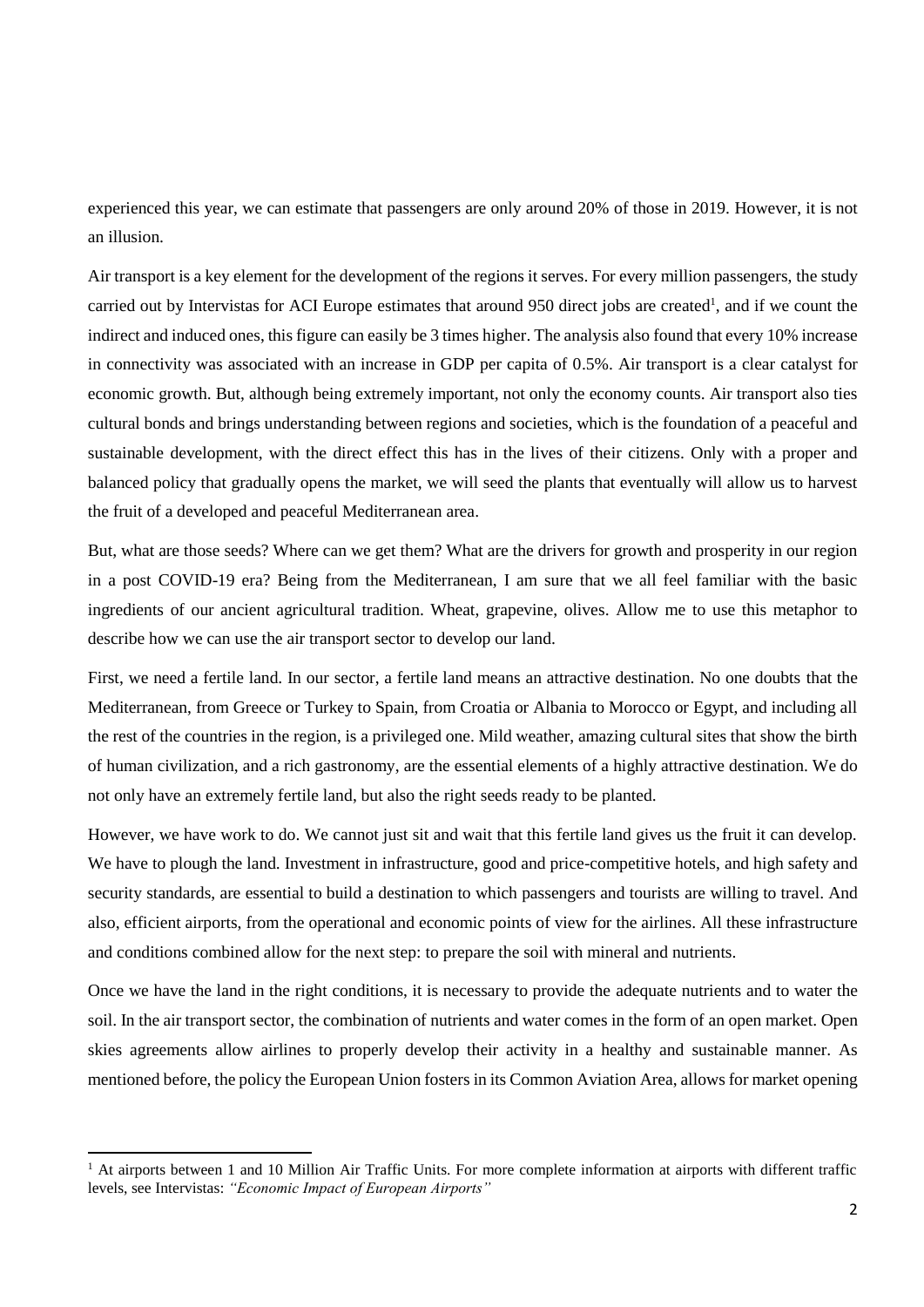and regulatory convergence, which gives confidence to airlines to explore and develop new routes. New routes that allow passengers to fly and discover destinations, with the correspondent benefit for the regions they visit.

With our fertile land, the seeds properly planted, and the nutrients and water of an open market, we will be ready to collect the results of the harvest and to take them to the marketplace.

As in any marketplace, in the air transport sector, you have to sell your product. Airports and destinations play a key role in "*selling the destination"* to airlines and tour operators. The best way to do it is by joining efforts and coordinating messages. Airport operators and tourism authorities, both, have the right pieces of information to convince an airline, or a tour operator, that if they fly to their region, the result from the economic point of view will be positive. And not only positive, but also more profitable than alternative options. A way to work together is by creating the so-called *"Route Development Committees*" (RDC). In these Committees, tourism authorities, city councils, chambers of commerce and airports, each one in the area of their competence, offer market information, promotion and incentives in a joint package that facilitates the decision making process by the airlines. The RDC created in Barcelona is a good example and a reference of this kind of approach.

Aviation events like *Routes*, or Tourism ones like the World Travel Market or Fitur, are the right ones for these RDCs to meet with airlines and offer the products of their harvest. They do not differentiate too much from the ancient markets in which bread, wine or olive oil were sold in the different cities of the Mediterranean shore. Market intelligence with personalized and detailed business cases, incentives and promotion proposals are explained in detailed and exchanged with the network developers of the airlines, to finally be able to celebrate the opening of a new route. Patience and consistency are also essential elements of this marketplace, as the decision making process in the air transport sector can take long periods. Not too different from the wise strategy of the farmers in our countries.

Nevertheless, the plan, as explained before, is easy to draft, but difficult to achieve. We have extremely relevant challenges to overcome. The economy in the Mediterranean area, as in the rest of the world, will be seriously damaged by COVID-19. To what extent the evolution of the pandemic will improve with the vaccines that have become available from early 2021, and the recovery pace of the economy, remains to be seen. Health experts agree that in 2021 the combination of the vaccination process, the development of new and more accurate tests, the discovery of an early treatment and the natural evolution of the virus will result in a significant decrease of the pandemic. On the other hand, we have seen that when mobility restrictions are lifted, demand for travel recovers extraordinarily fast. It is human nature. We all want to be close to our beloved ones, and to enjoy a few days under the sun and close to the sea. And we all want to know more of our ancient culture, the pyramids, the amphitheatres, the music, the architecture, the gastronomy… We have plenty of this in the Mediterranean. Therefore, travel and tourism will recover; there is no doubt about it.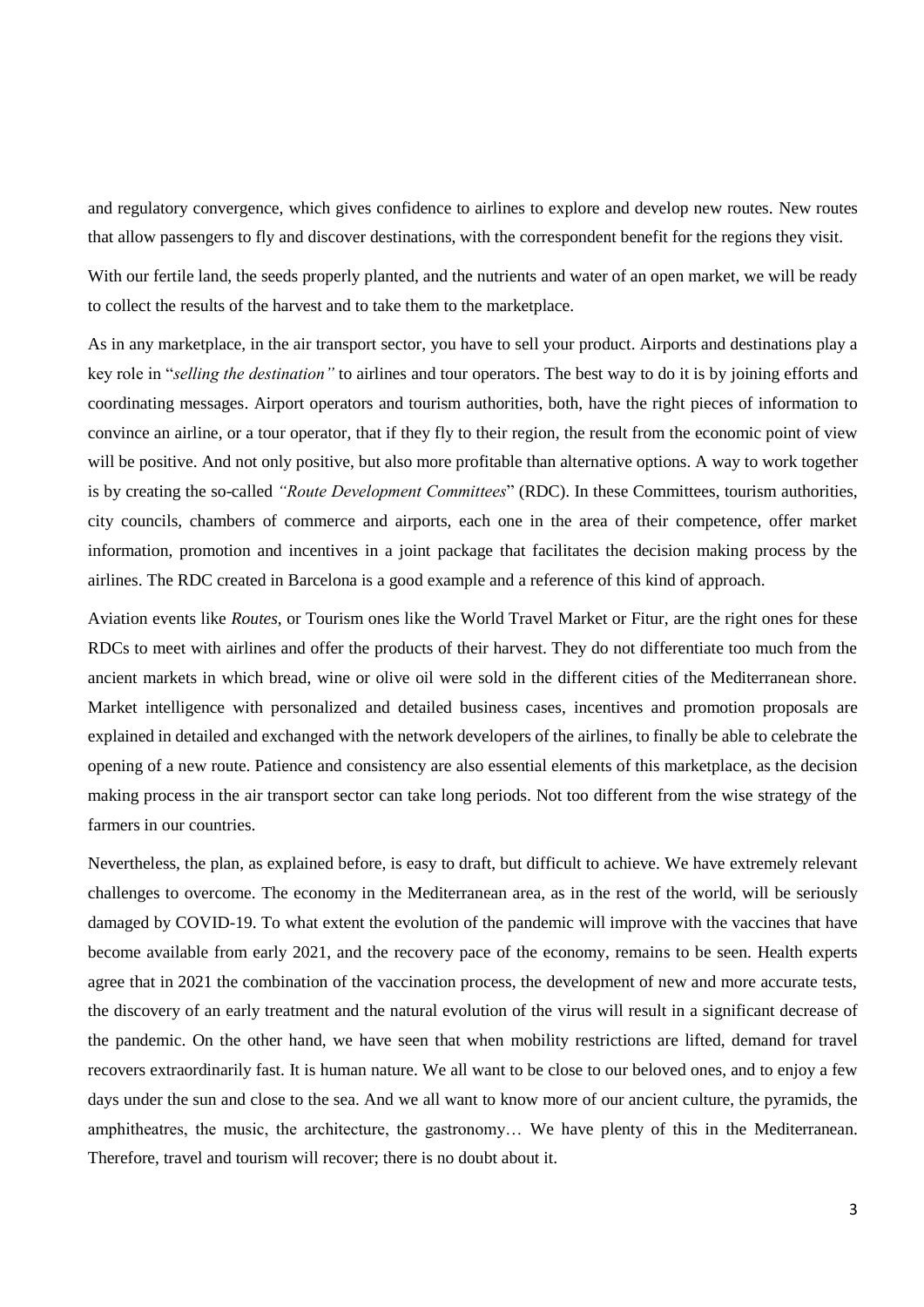In any case, it is true that COVID-19 will change the world, even once the pandemic is controlled. We have to be aware of the challenges and learn the lessons that it has brought. Sustainability is already, but it will be even more in the future, the backbone of any strategy in the air transport industry. This is especially true in the Mediterranean, a sea that is suffering the consequences of climate change and  $CO<sub>2</sub>$  emissions, with its coral and posidonia disappearing, or the invading tropical species colonizing our coasts. Therefore, the use of Sustainable Aviation Fuels and hydrogen, and a more efficient air navigation design are key elements to achieve the commitment towards net zero  $CO_2$  emissions in European aviation in 2050. Aviation, in the future, will be sustainable or it will not be.

Another relevant challenge in the roadmap to develop the region is the digitalization process. Certainly, the world is already digital. Our smartphones can every day do more and more things, and the decision to buy a plane ticket or to make a hotel reservation after having searched for the things to do, or the quality of the beaches at a particular destination, is not an exception. Hotels, natural parks, historic sites, scuba diving resorts, museums, they all form part of the potential experience of a tourist. To make this potential experience in a real one, paradoxically, they have to be digital.

On the other hand, in the market place that the aviation industry is, it is essential to prepare the business cases with the most accurate and personalized information possible, to allow the airlines make the right decisions. Internet travel searching tools, credit cards utilization, mobile phones roaming are only a few examples of the kind of information the airlines need to finally be in a position to decide the opening of a new route. Another example of how important it is to count with state of the art digital tools.

Finally, safety and security are aspects without which travel and tourism simply do not exist. Unfortunately, we are experiencing it these days. The travel industry has already very demanding safety and security standards in place, and is continuously adapting them to new challenges. Safety, with all its different perspectives, and now especially the health related one, is a prerequisite for any trip. The same happens with security. We are aware of how fragile demand to a destination can be if security is not guaranteed. Therefore, to allocate the adequate resources to safety and security is an investment that cannot be underestimated to achieve the expected return by means of travel demand. And after COVID-19 health protection related measures during flights and at airports, or later in hotel, resorts, theatres or museums, have become a priority to ensure a safe travel experience. It is not difficult to foresee that they will continue to be in the future.

Let me finish these lines by saying that long haul traffic will be more challenging in the years to come. Passengers will be looking for shorter trips to places in which it may be easier to get back home if there was the need to. In this environment, the Mediterranean area has an opportunity to offer within the region, and in the whole of Europe, all its potential.